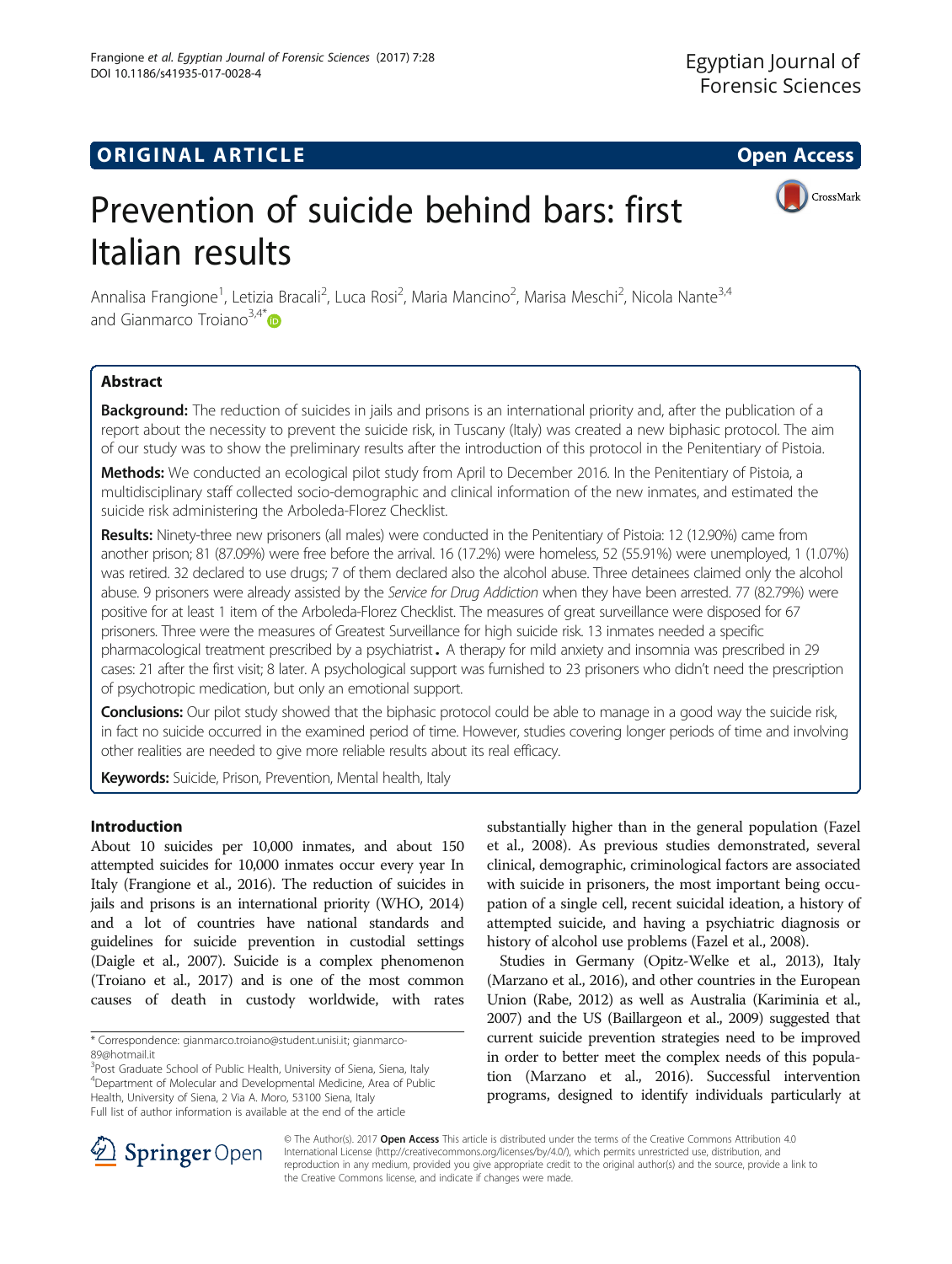risk and to assist them through intervention, confirm that prisoners are a group especially at risk for suicide (Felthous, [2011;](#page-3-0) Gore, [1999](#page-4-0)). More than 50% of U.S. jail suicide victims were men, white, unmarried, under 28 years, charged with minor or drug-related offenses, and intoxicated with drugs or alcohol. Suicides significantly occurred in isolation. Psychiatric diagnosis, alcohol abuse, taking psychotropic medication, and suicidal ideation were also positively correlated (Felthous, [2011;](#page-3-0) Mercurio et al., [2016a;](#page-4-0) Mercurio et al., [2016b](#page-4-0); Stefania Milione et al., [2016](#page-4-0); Gambaro et al., [2014a;](#page-4-0) Gambaro et al., [2014b](#page-4-0); Katia Guerrini et al., [2013](#page-4-0); Roda et al., [2013;](#page-4-0) Mercurio et al., [2017\)](#page-4-0). Psychosis, depression, and substance abuse are factors frequently found among inmates (Fazel et al., [2011](#page-3-0)), and that could increase the suicide risk. The commonest method of suicide is by hanging (Shaw et al., [2004\)](#page-4-0).

In 2013 the National Bioethics Committee for Health in Prison published a report and established the absolute necessity to create specific protocols to prevent suicide risk. The Regional Council of Tuscany (Italy) affirmed the necessity of a synergic work between health personnel and operators of prisons to adopt this kind of measures: this led to the creation of a new biphasic protocol (Frangione et al., [2016\)](#page-4-0). The aim of our study was, therefore, to show the preliminary results after the introduction of this protocol in the Penitentiary of Pistoia (Italy).

## Methods

We conducted an ecological pilot study from April to December 2016 in the Penitentiary of Pistoia. The multidisciplinary staff, created according to the protocol (2014), had to identify the needs of new inmates in order to prepare specific measures to prevent the discomfort and self harm, as well as to manage and monitor the risk of suicide. The multidisciplinary team was composed by the director of the Penitentiary, the Director of the Local Health Unit (or his delegate), a psychiatrist, a psychologist, by educators and by the Head of the Penitentiary Police (or his delegate). If necessary, other professionals such as operators of the Service for Drug Addiction (SerT), nurses, social workers and cultural mediators were included in the staff. The multidisciplinary staff met weekly and prepared a special report containing information about the prisoners and the measures / actions that should be done or revoked. If necessary, the staff met "in emergency" with the operators available at that time.

For all the new prisoners were collected: sociodemographic information (age, citizenship, residence, job) and clinical information (the presence of psychiatric disorders, the use of substances and / or alcohol, the suicidal risk) and were ordered, if necessary, specific interventions for their best management: great surveillance, prescription of psychotropic medication, psychological support, psychiatric treatment.

The data were collected in a computerized medical record and analyzed in a totally anonymous way.

All new prisoners were screened for the suicide risk through the administration of the "Arboleda-Florez Check List" (Arboleda-Florez & Holley, [1989](#page-3-0)). In all cases of first detention the Great Surveillance was activated; in cases of drug abuse the Service for Drug Addiciton (SerT) was contacted.

The doctor on duty visited the prisoners and collected urine samples for the research of the most common substances of abuse in order to prescribe the most appropriate pharmacological treatment. The specialist established the frequency of medical visits and, if necessary, established additional therapeutic-rehabilitative interventions with the involvement of a psychologist.

## Results

## Socio-demographic information

From April to December 2016, 93 prisoners (all males) were conducted in the Penitentiary of Pistoia: 12 (12.90%) came from another prison; 81 (87.09%) were free before the arrival. In this last group, 36 (38.70% of total sample) were Italian, 12 (12.9%) had the Moroccan nationality, 15 (16.12%) Nigerian, 1(1.07%) Iranian, 1(1.07%) Hungarian, 3 (3.22%) Tunisian, 1(1.07%) Dominican, 2 (2.15%) Romanian, 6 (6.45%) Albanian, 1(1.07%) Egyptian, 1(1.07%) Pakistani, 1(1.07%) Brazilian. The mean age of prisoners was 35 years (range 18–86 years) and the most represented age group was 25–34 years (30.10%,  $n = 28$ ). 16 (17.2%) were homeless, 52 (55.91%) were unemployed, 1 (1.07%) was retired. Of the 93 newcomers, 32 declared to use drugs; 7 of them declared also the alcohol abuse. Three detainees claimed only the alcohol abuse. 9 prisoners were already assisted by the Service for Drug Addiction when they have been arrested.

## Clinical evaluation

77 (82.79%) were positive for at least 1 item of the Arboleda-Florez Checklist. The overall level of suicidal risk, was medium in most cases (medium risk = positivity for clinical evaluation and negative Checklist, or negativity for clinical evaluation and positive Checklist(1)).

The measures of great surveillance were disposed for 67 prisoners: 45 because it was their first incarceration, 1 for psychological distress, 6 for the evaluation and monitoring of adaptation, 4 for self-injurious risk, 1 for behavioral alterations induced by alcohol, 9 for drug/alcohol dependence, 1 because of the particular type of crime. In 2 cases, the multidisciplinary staff ordered to increase the level of custodial surveillance to greatest surveillance: in one case because of the psychopathological decompensation of the inmate, in the other case because of the severe alcoholinduced behavioral changes.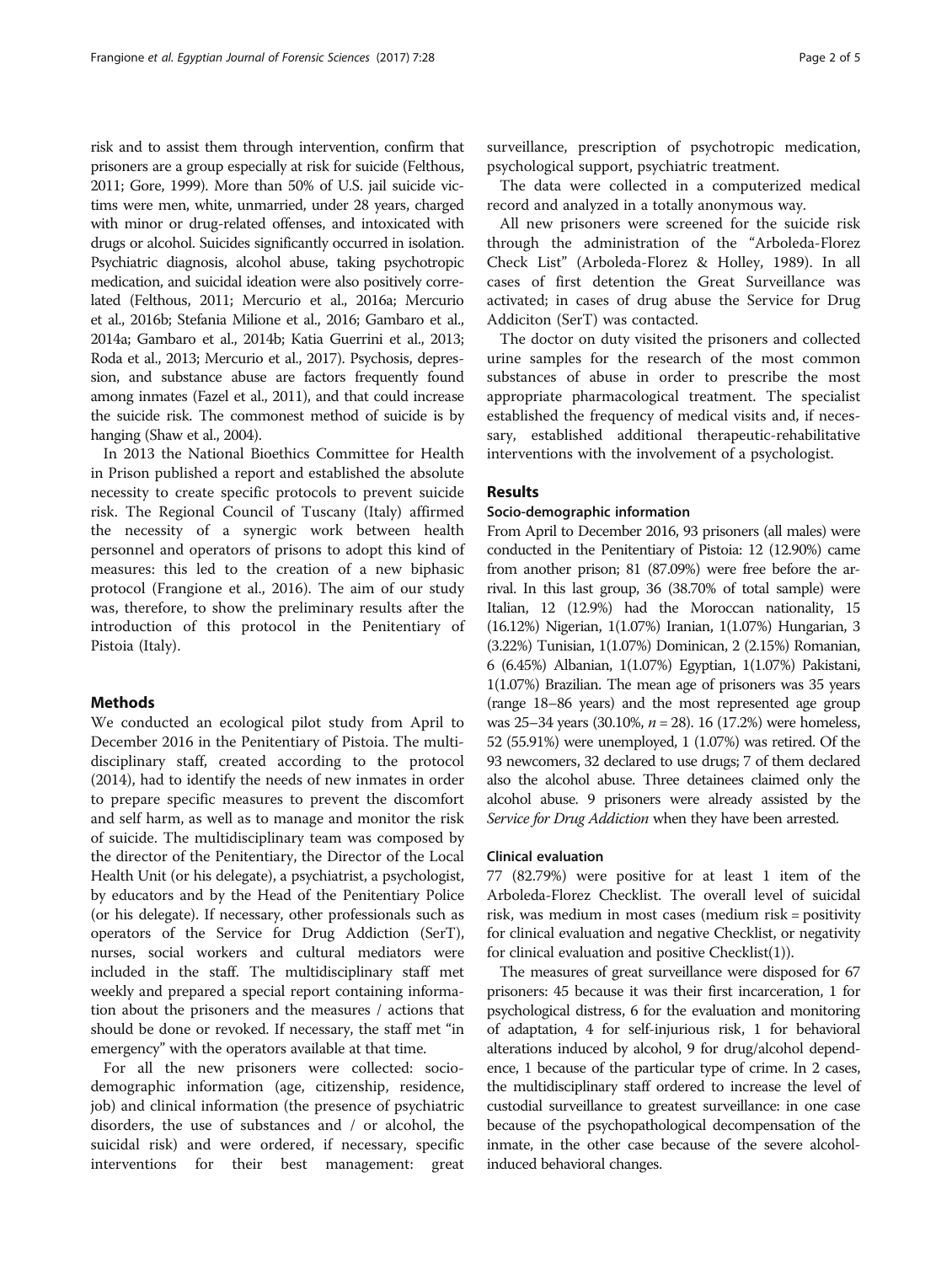The Greatest Surveillance measures for high suicide risk were 3: in 2 cases the detainees showed important self-injurious behaviors and in one case the detainee presented more risk factors (beyond those detected by the check list) such as the advanced age, the severity of the crime, and the significant concomitant medical conditions.

13 inmates needed a specific pharmacological treatment prescribed by the psychiatrist. In 6 cases the prescription was the prosecution of a previously prescribed therapy (patients already treated with specific medications for bipolar II disorder, depressive disorder, claustrophobia, Generalised Anxiety Disorder). In 6 cases the prescription was given "ex novo" (1 for paranoid schizophrenia, 1 for intense anxiety in patients with a history of self-injurious acts, 1 for behavioral changes in a patient with suspected diagnosis of schizophrenia, 2 for self-injurious acts, 1 for the lack of impulse control). In one case the treatment was prescribed after further talks with the inmate, which began to manifest self-injurious ideation.

Symptomatic therapy for mild anxiety and insomnia was prescribed in 29 cases: 21 after the first visit; 8 subsequently. A psychological support was furnished to 23 prisoners who didn't need the prescription of psychotropic medication, but only an emotional support.

## Discussion and conclusions

Self-injurious behavior involving deliberate self-harm and suicide attempts by inmates while under custodial authority is a major problem for prisons and jails (prevalence, legal obligation for suicide prevention, and stress for officers) (Lohner & Konrad, [2006](#page-4-0)). So, in penal settings it is important to be able to quickly discriminate which kinds of self-destructive behaviors carry a larger suicide potential and which inmates present a greater suicide risk. The Suicide Checklist by Arboleda-Florez, was designed for use by the nursing staff of the Penitentiaries to provide a screening process which would be: (a) reliable; (b) valid (within the broad constraints and difficulties inherent in any attempt to predict dangerousness to self); (c) standardized; (d) quick and feasible to implement; and (e) a combination of clinical and past history variables (Arboleda-Florez & Holley, [1988\)](#page-3-0).

In 2004 Shaw et al., conducted a study on prisoners judged to have died by suicide. But their findings had important limitations. Clinicians and other prison personnel completing questionnaires may have been biased by their awareness of outcome, and this may have affected, in particular, their reporting of estimates of risk at last contact. Suicide rates were not standardized by age and were not strictly comparable with the general population (Shaw et al., [2004\)](#page-4-0).

In 2004 in Canada, was performed a similar study: however, the data collected for the research from volunteers, correctional staff, general inmate population, and professional staff were too low and the statistical analyses were not practical (Hall & Gabor, [2004](#page-4-0)).

In Italy, Preti et al., monitored the attempted suicides and other self-harming behaviours that occurred in Italian prisons from 1990 to 2002. They showed in their study that the suicide rates in Italian prisons were constantly about ten times higher than among the general population, but over time they did not increase significantly despite nearly a doubling in the absolute number of inmates. Moreover, the rate of completed suicides in overcrowded prisons was about ten times higher than in non-overcrowded ones. Foreigners (non-EU citizens mostly) were twice at risk to self-harm than residents. The authors highlighted that a better identification of the people suffering from mental disorders and a reduction in prison overcrowding are two key issues that need to be implemented to reduce the impact of suicide and self-harming behaviours among convicts (Preti & Cascio, [2006\)](#page-4-0).

Several prison suicide prevention strategies in the US, UK, and Australia, have been developed partly in response to what is known about the epidemiology of suicide in prisoners and in-depth analyses of the prison and clinical records of inmates thought to have taken their own lives (Konrad et al., [2007\)](#page-4-0) .

Our choice to use this tool could be debatable. However, a recent review showed that the effectiveness of suicide screening tools and checklists is not strong (O'Connor et al., [2013](#page-4-0)), with high false-positive and false-negative rates (Marzano et al., [2016](#page-4-0)). But their use is generally considered to be an important component of any comprehensive prison suicide prevention policy because it can help identify high-risk groups and may reduce suicide risk (Konrad et al., [2007\)](#page-4-0).

The evaluation made at the Penitentiary of Pistoia identified 67 prisoners at risk (so it was disposed the great surveillance) and 3 at elevated risk (so it was disposed the greatest surveillance). A number of studies have found that prisoners making nearlethal attempts in prison are more likely than other prisoners to have a history of prior self-harm and suicide attempts (both in prison and outside), and to have received psychiatric hospital inpatient and outpatient treatment (Marzano et al., [2010](#page-4-0); Rivlin et al., [2012\)](#page-4-0). Other historical factors relate to adverse life events (Marzano et al., [2016](#page-4-0); Levorato et al., [2017](#page-4-0)), including a family history of suicide (Marzano et al., [2016;](#page-4-0) Marzano et al., [2010\)](#page-4-0).

Studying survivors of near-lethal suicide attempts (Rivlin et al., [2012](#page-4-0)), the mental health problems, both current and historical, were specifically identified as factors associated with, and potentially precipitating, nearlethal suicide attempts in prisoners. In previously published studies male prisoners were disproportionately affected by major depressive symptoms (Lohner & Konrad, [2006](#page-4-0)) psychosis, anxiety (including posttraumatic stress disorder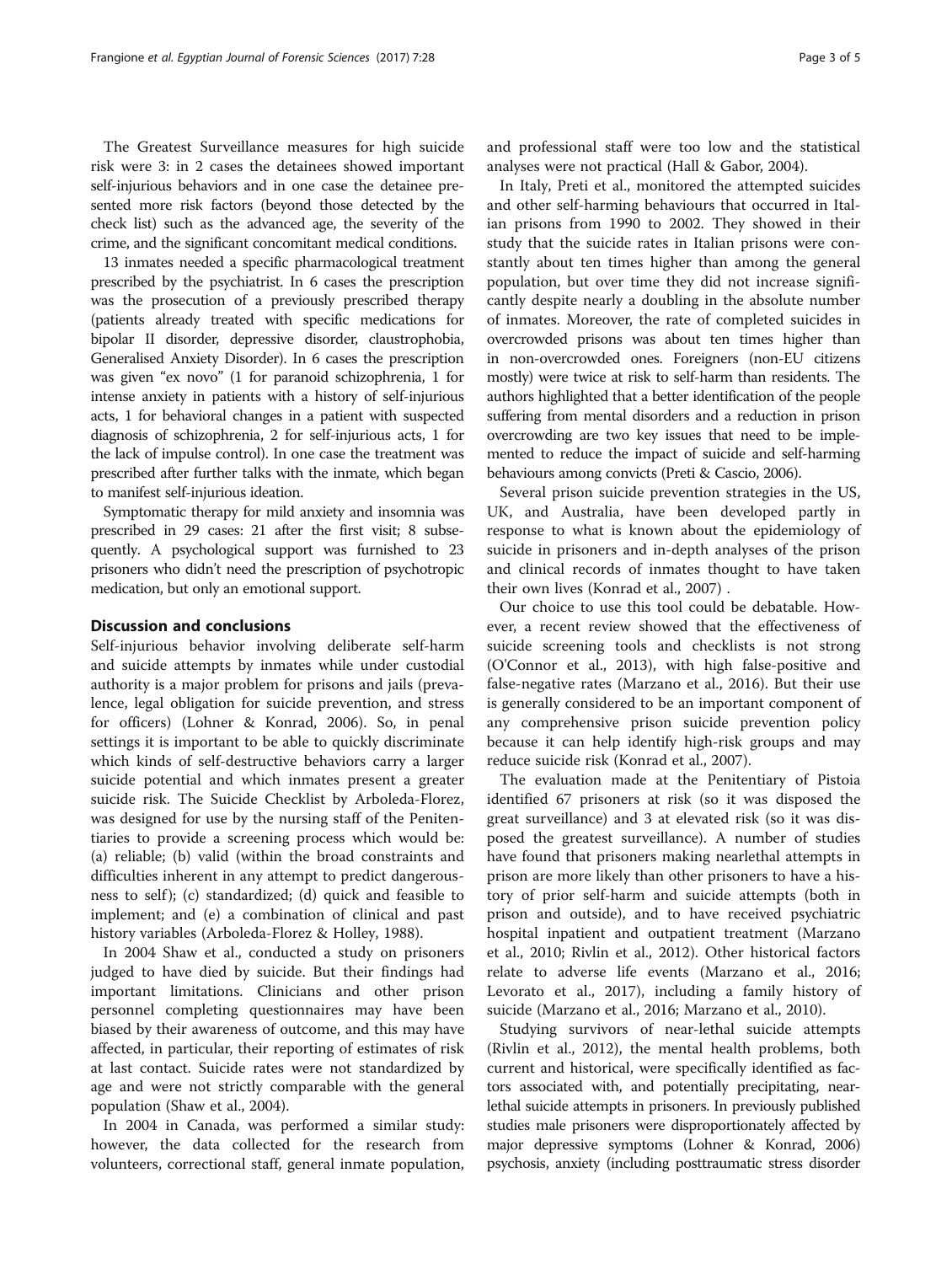<span id="page-3-0"></span>[PTSD]) and drug misuse disorders. In both men and women inmates, comorbidity of disorders was common and significantly associated with near-lethal attempts (Marzano et al., [2010\)](#page-4-0). There were high levels of self-reported aggression, impulsivity, hostility, childhood trauma, and hopelessness (the latter also being a significant risk factor in other research (23)), and lower levels of social support and self-esteem (Marzano et al., [2016](#page-4-0)).

This is the reason why, a psychological support was provided to 23 prisoners who didn't need the prescription of psychotropic medication, but only a emotional support, and a symptomatic therapy for mild anxiety and insomnia was prescribed in 29 cases. 13 inmates needed a specific pharmacological treatment prescribed by the psychiatrist.

Preventing suicide is difficult, especially in a prison setting. While certain aspects of prison life should make suicide more easily preventable than in the community (e.g., by allowing greater monitoring of those at risk, and limiting access to means of suicide), others (e.g., bullying, social isolation, and lack of purposeful activity) may increase risk in an already high-risk population by virtue of their elevated levels of psychiatric morbidity, substance abuse, trauma, and social isolation. However, a previous research has shown that comprehensive multifactored suicide prevention programs and peer-focused suicide prevention initiatives can reduce the number of suicides and suicide attempts in prisons by tackling potentially modifiable environmental, clinical, and psychosocial factors (Barker et al., 2014).

The most important limits of our study are represented by the small sample size that could not totally represent the population of inmates and by the tool used to identify subjects at risk. However the use of the Arboleda Florez Checklist, although with its limits, let us identify suicide behaviors and prevent suicidal behaviors and self injuries among our sample.

In conclusion, our study showed that the protocol introduced in 2014 was able to manage in a good way the suicide risk in the Penitentiary of Santa Caterina, in fact no suicide occurred in the examined period of time. However, studies covering longer periods of time and with the application of the protocol to other realities could furnish more reliable results about its efficacy and we hope to continue monitoring the efficacy of the protocol with further ecological investigations. Although we sometimes lack the ability to accurately predict if and when an inmate will attempt or commit suicide, prison officials and correctional, health care, and mental health personnel are in the best position to identify, assess, and treat potentially suicidal behaviour. Even though not all inmate suicides are preventable, many are, and a systematic reduction of these deaths can occur if comprehensive suicide prevention programmes are implemented in correctional facilities throughout the world.

#### Acknowledgements

Not applicable.

### Funding

Not applicable.

## Availability of data and materials

Please contact author for data requests.

#### Authors' contributions

AF had the idea for the article, collaborated in performing the study, carried out the data analysis and collaborate in writing the article. LB participated at the design of the study, collaborated in writing the article and helped to conceptualize ideas. LR participated at the design of the study, collaborated in writing the article and helped to conceptualize ideas. MMancino collaborated in writing the article and helped to conceptualize ideas. MMeschi collaborated in writing the article and helped to conceptualize ideas. NN collaborated in writing the article and helped to conceptualize ideas. GT had the idea for the article, collaborated in performing the study, carried out the data analysis and collaborate in writing the article. All authors read and approved the final manuscript.

#### Ethics approval

A multidisciplinary staff, guided by the Health Director and the Director of the Penitentiary supervised the correctness of the procedure. An informed consent was signed by all the participants before being included in the study. The need for approval was considered not necessary because data were analyzed in a totally anonymous way.

#### Consent for publication

Not applicable.

#### Competing interests

The authors declare that they have no competing interests.

#### Publisher's Note

Springer Nature remains neutral with regard to jurisdictional claims in published maps and institutional affiliations.

#### Author details

<sup>1</sup>Psychiatric rehabilitation technician, Azienda Toscana Centro, Pistoia, Italy. <sup>2</sup>Azienda Toscana Centro, Pistoia, Italy. <sup>3</sup>Post Graduate School of Public<br>Health, University of Siena, Siena, Italy. <sup>4</sup>Department of Molecular and Developmental Medicine, Area of Public Health, University of Siena, 2 Via A. Moro, 53100 Siena, Italy.

#### Received: 19 June 2017 Accepted: 22 November 2017 Published online: 15 December 2017

#### References

- Arboleda-Florez J, Holley HL (1988) Development of a suicide screening instrument for use in a remand centre setting. Can J Psychiatry 33(7):595–598 Epub 1988/10/01
- Arboleda-Florez J, Holley H (1989) Predicting suicide behaviours in incarcerated settings. Can J Psychiatry 34(7):668–674 Epub 1989/10/01
- Baillargeon J, Penn JV, Thomas CR, Temple JR, Baillargeon G, Murray OJ (2009) Psychiatric disorders and suicide in the nation's largest state prison system. J Am Acad Psychiatry Law 37(2):188–193 Epub 2009/06/19
- Barker E, Kolves K, De Leo D (2014) Management of suicidal and self-harming behaviors in prisons: systematic literature review of evidence-based activities. Arch Suicide Res 18(3):227–240 Epub 2014/03/13
- Daigle MS, Daniel AE, Dear GE, Frottier P, Hayes LM, Kerkhof A et al (2007) Preventing suicide in prisons, part II. International comparisons of suicide prevention services in correctional facilities. Crisis 28(3):122–130 Epub 2007/11/13
- Fazel S, Cartwright J, Norman-Nott A, Hawton K (2008) Suicide in prisoners: a systematic review of risk factors. J Clin Psychiatry 69(11):1721–1731 Epub 2008/11/26
- Fazel S, Grann M, Kling B, Hawton K (2011) Prison suicide in 12 countries: an ecological study of 861 suicides during 2003-2007. Soc Psychiatry Psychiatr Epidemiol 46(3):191–195 Epub 2010/02/09
- Felthous AR (2011) Suicide behind bars: trends, inconsistencies, and practical implications. J Forensic Sci 56(6):1541–1555 Epub 2011/08/11